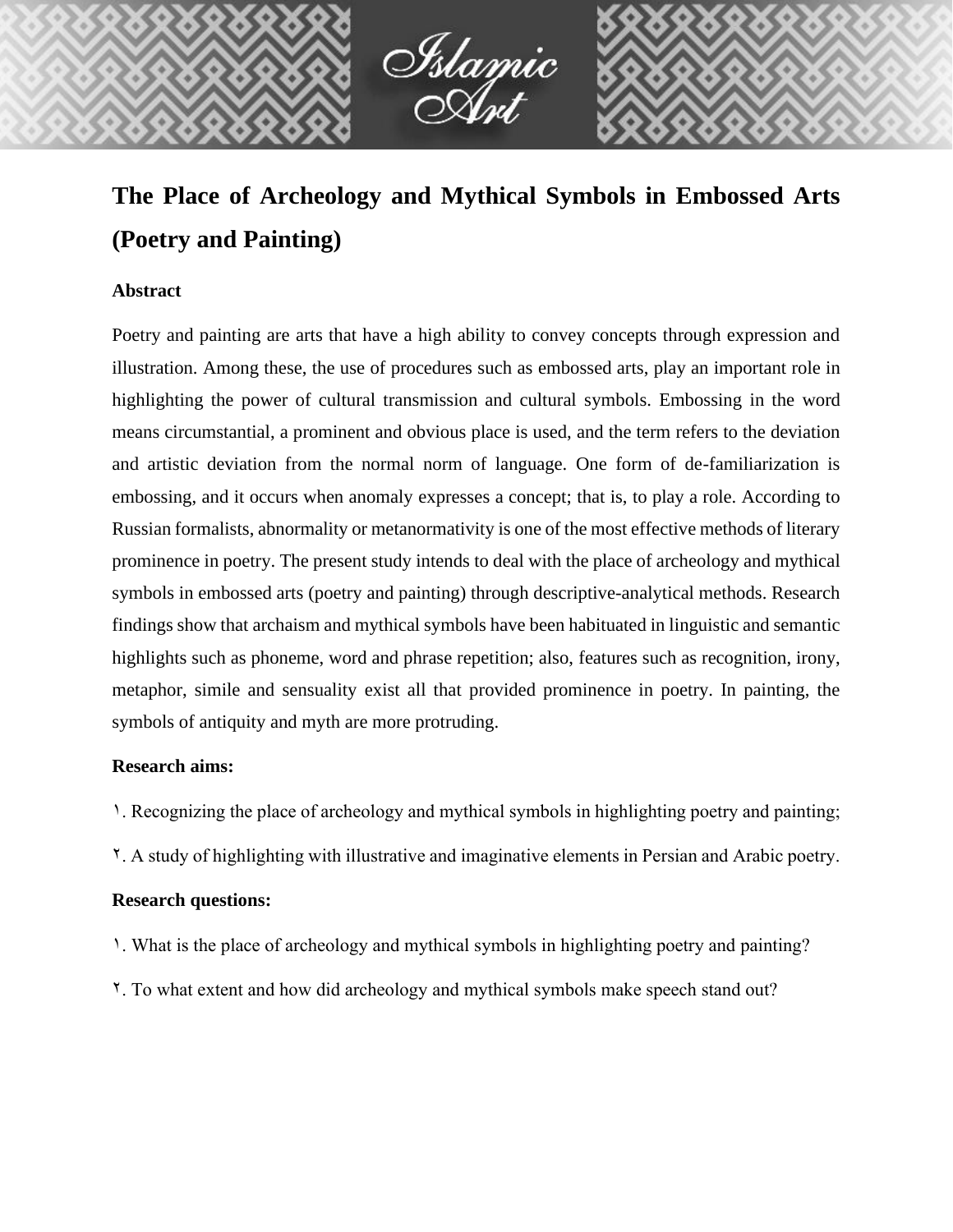#### **Introduction**

In the management of international relations today, factors such as culture and art can play a key role in organizing relations between societies. In the meantime, Islamic societies, based on the commonalities of religious culture, seek to establish friendly relations or alliances with each other. Islamic convergence is a solemn issue in the present age. Although the issue of Islamic convergence and in other words Islamic unity has been raised since the beginning of Islam, but in recent centuries with the presence of foreign powers in the Islamic world, convergence has found a clearer meaning. In line with Islamic convergence, the symbols of religious thought in the Islamic world have also suggested practical solutions. One of these figures, the martyr Dr. Rentisi, one of the leaders of Hamas, proposed the formation of the Islamic United States in order to prevent the interference of foreigners, especially the United States, in the internal affairs of Islamic countries. The study of the causes and components of religious convergence shows how each of the Islamic religions, distancing itself from the divisive factors, forms the solid foundations of Islamic unity and cohesion in the wider field of the Islamic Ummah. Today, the spread of extremist religious and fundamentalist currents in the world has become a major issue for world governments. In the meantime, the most immediate threats and dangers are always perceived by the neighbors for the countries, which affect the political behavior, strategies, national interests and goals, national security, territorial integrity, survival and existence of the countries. At present, Pakistan is one of Iran's major neighbors, which has cultural and religious similarities with Iran, consequently, the need to study the quality and how to converge and diverge between the two countries is raised. Among these, factors such as culture and art have played a pivotal role in managing this convergence or divergence.

Regarding the background of the present study, it should be said that no independent work with this title has been written so far. However, some works have examined the cultural relationship between Iran and Pakistan. An article entitled "Cultural Relations between Pakistan and Iran" written by Sarvar (1986) examines the role of Persian language in the relationship between the two countries. Another article entitled "A Comparative Study of Cultural Similarities between Balochistan and Pakistan in the Islamic Era: A Case Study of Regional Mosques and Finding the Roots of Their Related Elements" by Saremi Naeini et al.  $(1, 1)$  examines the roots of convergence between Iran and Pakistan in the Islamic period with respect to religious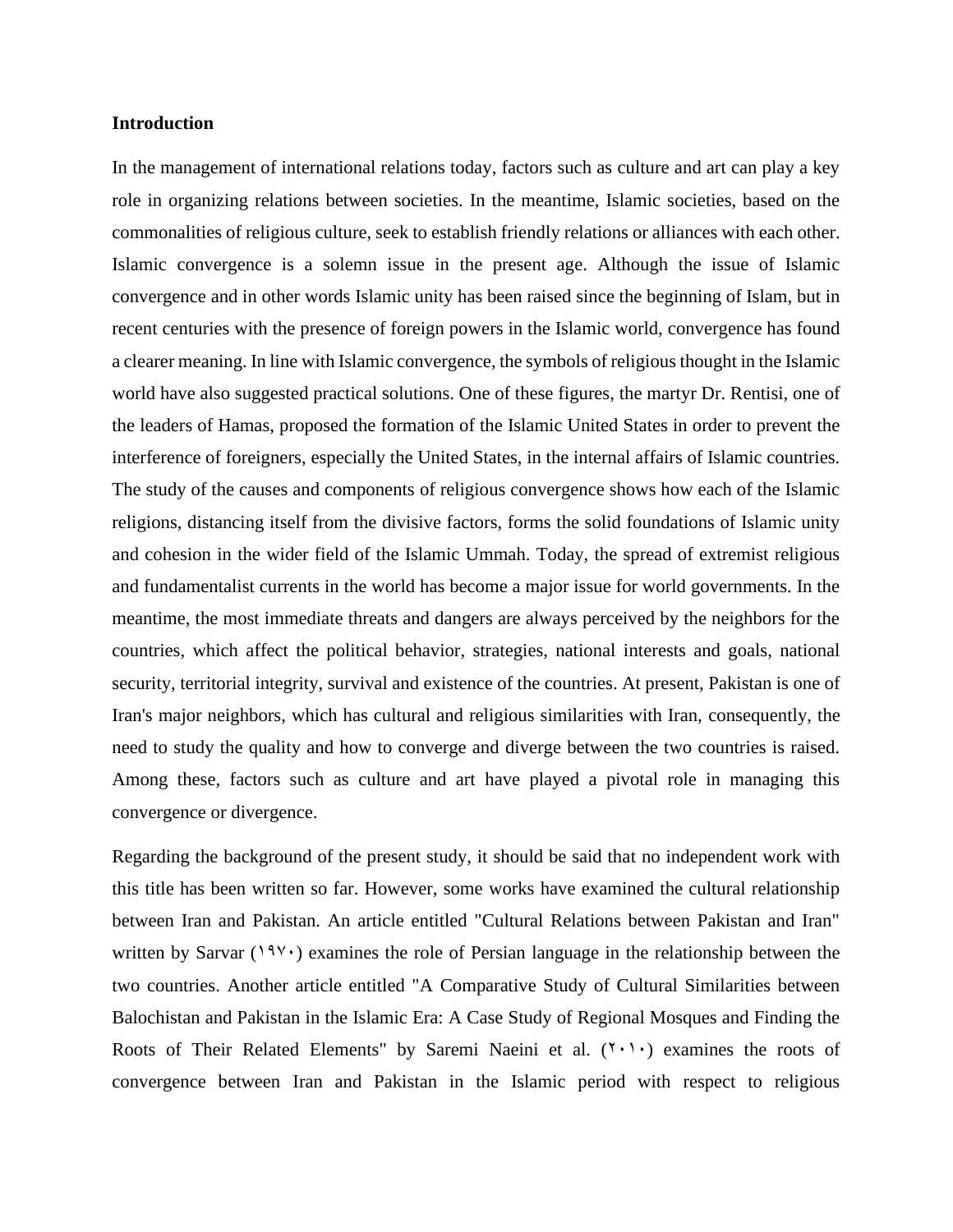commonalities. In this work, there is no reference to artistic discussion and divergence and convergence between these two countries in the present era.

The present study is a descriptive and analytical method based on the data of library resources and seeks to investigate the cultural and artistic elements between Iran and Pakistan to investigate why and how to better manage these relations with respect to cultural commonalities.

#### **Conclusion**

Pakistan currently faces three major geopolitical challenges:  $\lambda$ . Terrorism and religious-ethnic extremism.  $\zeta$ . A weak government and a crisis of power.  $\zeta$ . The involvement of trans-regional powers. On the other hand, the role of the power crisis in Pakistan and the presence of supraregional powers in the region under the pretext of maintaining regional and international peace and security in Pakistan and Afghanistan and its effects on Iran cannot be overlooked. Geopolitical rivalry between Iran and Pakistan can have a huge impact on the national interests, national security and economy of both countries. Although Pakistan has many challenges, reducing geopolitical tensions, operationalizing areas of cooperation, and eliminating confrontation between the two countries make them more likely to compete regionally. In any case, in cooperation and competition between Iran and Pakistan at the regional level, factors such as: religious-ideological issues, energy, transit and transportation, water, access and communications, and ethnic issues play a significant role. Apart from cooperation, the ability and competitiveness of each of these two countries depends on the environmental potentials, foreign policy towards powerful regional and global countries and the strategies of their own countries, and a country can continue to compete if it can have the necessary power to influence the above factors. Accordingly, how can Iran and Pakistan experience convergent relations? Historically, the two countries have many cultural, artistic (ecocultural), geopolitical and geographical ties; This is an important step towards achieving more favorable relations in other fields so that the two countries are able to participate better and more seriously in regional groupings such as the Shanghai Political-Economic Treaty and the ECO Economic Treaty, the Organization of Islamic Countries and the D-Eight Group improve our relations with the dual nature of geopolitics and geo-economics.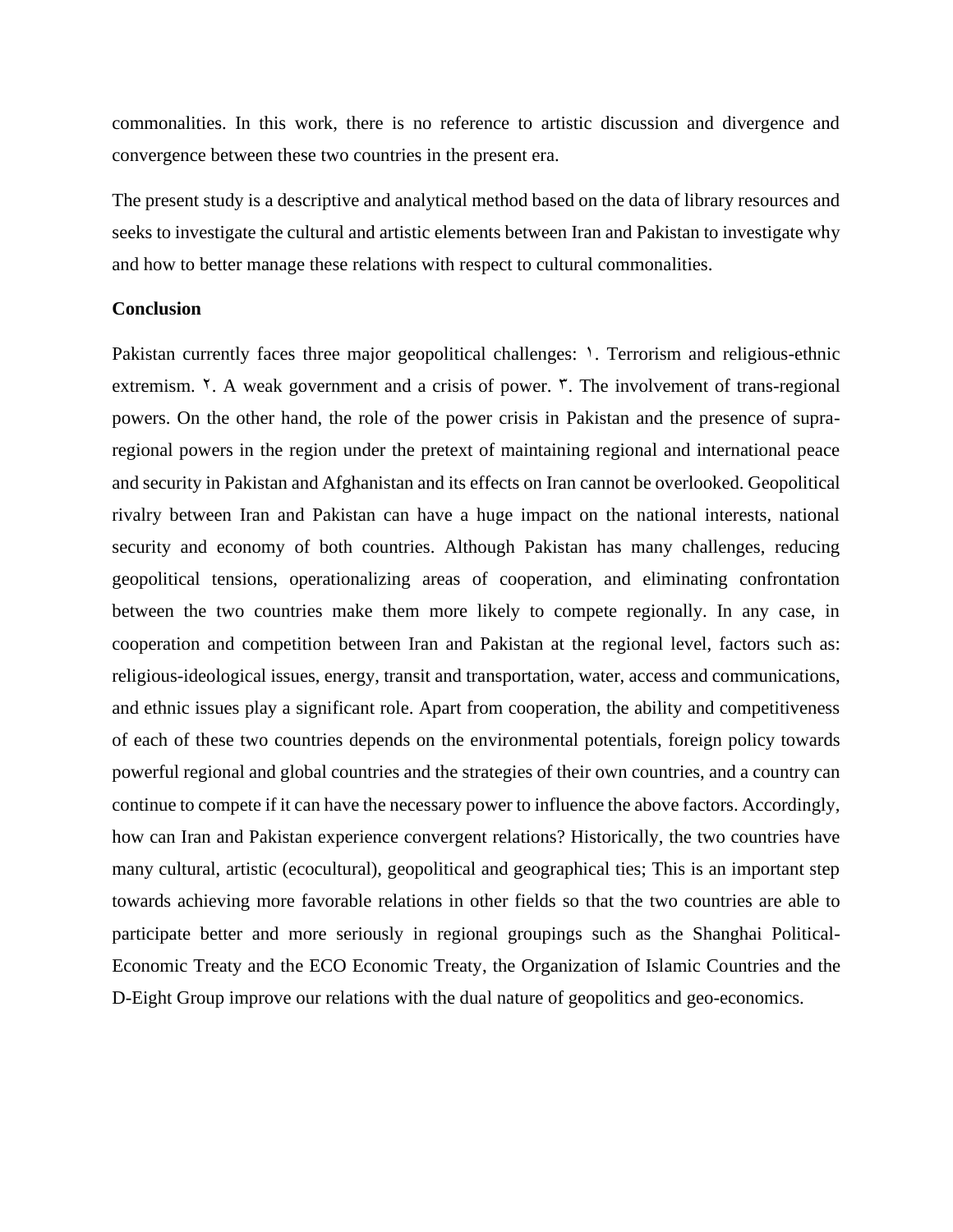## **References**

Amjad, Mohammad  $(2 \cdot 17)$ . "Convergence Theory and Organization of the Islamic Conference", Research Quarterly of Imam Sadegh (AS) University, No.  $1\text{A}$  and  $1\text{A}$ , pp. 8-8. [In Persian].

Amiri, Hashem.  $(1 \cdot 1)$ . The role of political-security factors in the underdevelopment of Chabahar Free Zone, Master Thesis in Political Geography, Shahid Beheshti University. [In Persian].

Amri Rad, David.  $(7 \cdot 1)$ . Iran-Pakistan Relations after the Islamic Revolution, Master Thesis, Imam Sadegh University. [In Persian].

Ezzati, Ezzatullah.  $(2.15)$ . Geopolitics in the  $21$ st Century, Tehran: Samat Publications. [In Persian].

Griffiths, Martin.  $(7 \cdot 1)$ . Encyclopedia of International Relations and World Politics, Translator: Alireza Tayeb. Tehran: Ney Publishing. [In Persian].

Hafeznia, Mohammad Reza et al. (7,17). "Iran's Geopolitical Interests in Central Asia and Opportunities Ahead", Geopolitical Quarterly, No.  $\tilde{r}$ , pp.  $\tilde{y}$  /\*- $\tilde{y}$ . [In Persian].

Hafiz Nia, Mohammad Reza  $(1 \cdot 1)$ . Principles and Concepts of Geopolitics, Mashhad: Papli Publications. [In Persian].

Kargar, Bahman. (1990). Islamic Republic of Pakistan; Geographical Issues with Attitudes Toward Human and Political Aspects, Undergraduate Thesis. [In Persian].

Karimipour, Yadollah.  $(Y \cdot N)$ . An Introduction to Iran and Its Neighbors (Sources of Tension and Threat), Tehran: Tarbiat Moallem University Jihad Publications. [In Persian].

Mohammadi, Nasser  $(7 \cdot 17)$ . Geography of neighboring countries; Pakistan, Tehran: Geographical Organization of the Armed Forces Publications. [In Persian].

Mujtahedzadeh, Pirooz.  $(1 \cdot 1)$ . Political Geography and Geographical Politics, Tehran: Samat Publishing. [In Persian].

Pishgahi Fard, Zahra; Ghodsi, Amir  $(2.14)$ . "Study and Analysis of Geopolitical Characteristics of Pakistan and Its Role in Relations with Other Countries", Quarterly Journal of Geographical Research, No.  $\mathbb{R}^n$ , pp.  $\mathbb{R}^n$ . [In Persian].